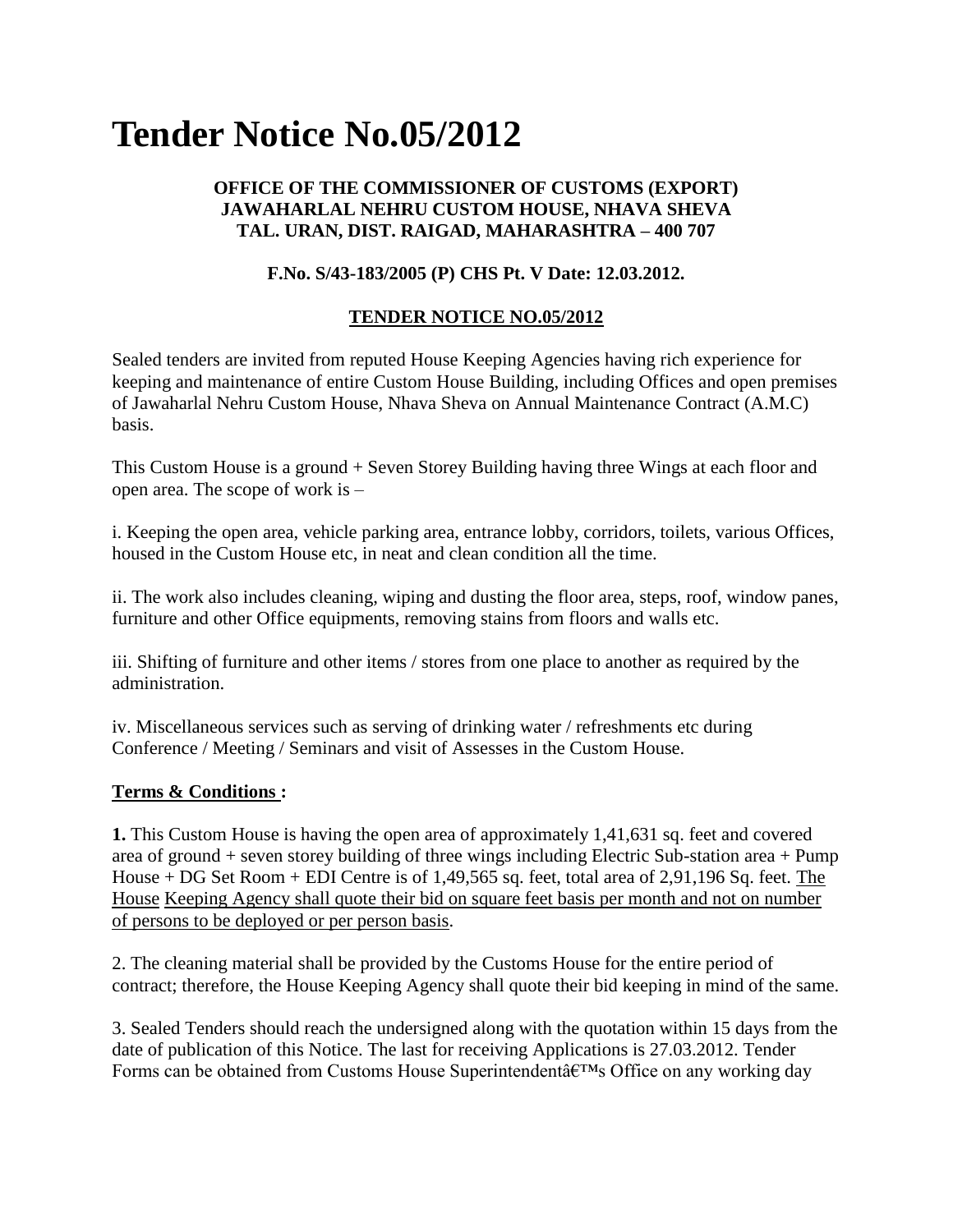between 10.00 am to 5.00 pm or can be downloaded from the Websites [http://164.100.155.199](http://164.100.155.199/)  $\&$ [www.cbec.gov.in.](http://www.cbec.gov.in/) Tenders received after the prescribed time limit will not be entertained.

4. Earnest Money @ 2% of the quoted value (entire amount of the bid amount) in shape of Demand Draft, in favour of  $\hat{a}\hat{\epsilon}$ The Commissioner of Customs (Export), JNCH, Sheva should be submitted with the Price (commercial) Bid and the vender should write clearly in the Techno Commercial Bid that EMD has been enclosed with the Price Bid. Price Bid received without EMD will be rejected.

5. There should be a separate sweeper-cum-cleaner on each floor. In order to clean and maintain ladies toilets, one lady sweeper-cum- cleaner should be employed on every floor. One attendant should be employed round the clock for Guest House situated at  $1<sup>st</sup>$  floor, B Wing. All sweepers should be in neat and proper uniform, bearing the name of the House Keeping Agency. One Supervisor should oversee the job of all workers on hourly basis and work done should be recorded on printed job cards and he would submit a written report to the Superintendent, CHS Section every day.

6. The prevalent taxes including Sales Tax or any other Tax applicable on finished work like Service Tax, Works Contract Tax etc in respect of the contract to be entered into.

7. Insurance cover protecting the agency against all claims applicable under the Workmen $\hat{a}\in\mathbb{R}^{TM}$ Compensation Act, 1948 shall be taken by the Service Provider. The Service Provider shall arrange necessary Insurance cover for any persons deployed by him even for short duration. This Office shall not entertain any claim arising out of mishap, if any that may take place while discharging the duties by the labour provided for outsourcing by the contractor. In the event of any liability / claim falling on this Commissionerate, the same shall be reimbursed / indemnified by the Service provider.

8. Tenders shall be valid for a period of ninety days from the date of opening of the tenders and the bidder shall not withdraw his tender prior to the expiry of the validity period. In case of withdrawal at any subsequent stage, the EMD shall be forfeited.

9. The Bidder should strictly follow Minimum Wages Act and other Allied Labour Laws and it is also the responsibility of the Bidder to subscribe to Employees Provident Fund, Insurance Scheme etc. The deduction towards EPF and ESI etc be factored in rates being quoted on per square feet per month basis and the same would not be payable over and above rates thus quoted. He should submit the details every month before the release of payment else payment would not be released till compliance.

10. The work shall be done on all week days except Sundays.

11. PAN / Service Tax Registration No. should be indicated.

12. The Service Provider shall be responsible to provide minimum wage at the prevailing rate fixed under the Minimum Wage Act. Any breach of this condition will result in the immediate termination of the contract.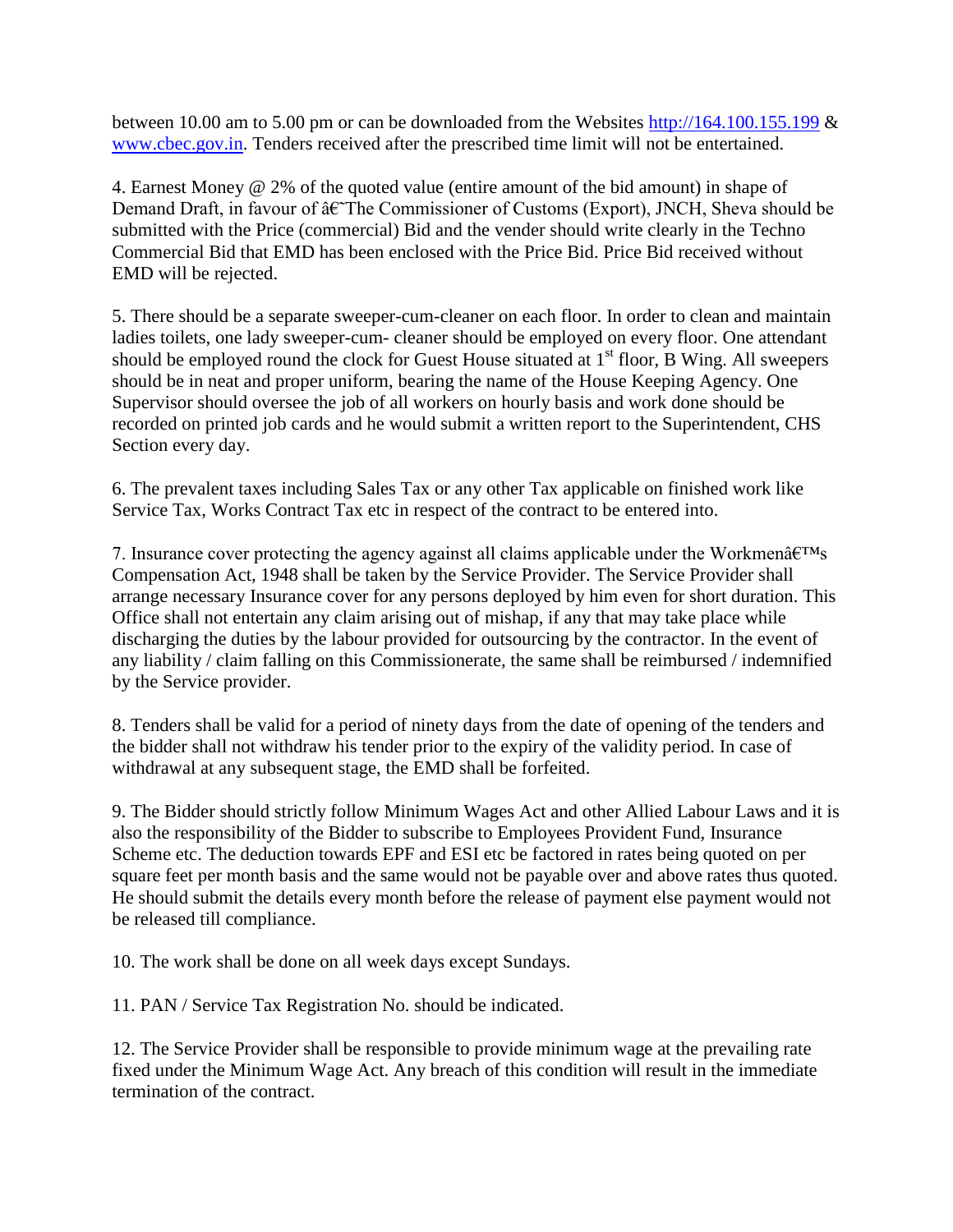13. The Service Provider is responsible for payment of monthly salary including leave salary, bonus, gratuity etc to the personnel as applicable to them under Law. The Service Provider should ensure that wages are paid on time every month i.e. within 1<sup>st</sup> week of following month. The payment to Service Provider would be released once salaries to his employees are paid and certified by Supdt./ CHS in charge of Housekeeping services.

14. At the time of submission of bill for payment, the contractor should submit proof for the previous payment made towards statutory liabilities like EPF, ESI etc in respect of all the engaged personnel.

15. Payment to the Service Provider will be made by Account Payee Cheque only, on presentation of the Bill. Income Tax shall be deducted at source as per the rates notified by the Income Tax Department.

16. The persons engaged by the housekeeping Agency will be in the employment of the Agency only. This Customs House is no way concerned.

17. The contractor shall indemnify and keep this Office indemnified against all acts of omission, negligence, dishonesty or misconduct of the personnel engaged and this office shall not be liable for any damages or compensation to any personnel or third party.

18. All damages caused by the personnel to the property of the Department shall be recovered from the Service Provider.

19. No other person except Service provider $\hat{\mathbf{a}} \in \mathbb{R}^m$ s authorized representative shall be allowed to enter the Office premises.

20. Department will not be responsible for any dispute between Service Provider and workers of the Service Provider.

21. The contract will be for a maximum period of one year and this Office reserves the right to extend the contract further, subject to satisfactory performance of the Service Provider.

22. This Office reserves the right to postpone / and / or extend the date of receipt / opening of Rates / Quotations or to withdraw the same, without assigning any reason thereof.

23. The Service Providers are required to submit the complete rates / quotations only after satisfying each and every condition laid down in the terms and conditions.

24. Rates / quotations should be submitted and signed by the firm with its current business address.

25. The Tenderer shall sign and stamp each page of this Tender document and all other enclosures appended to it as a token of having read and understood the terms and conditions contained herein and submit the same along with the qualifying bid.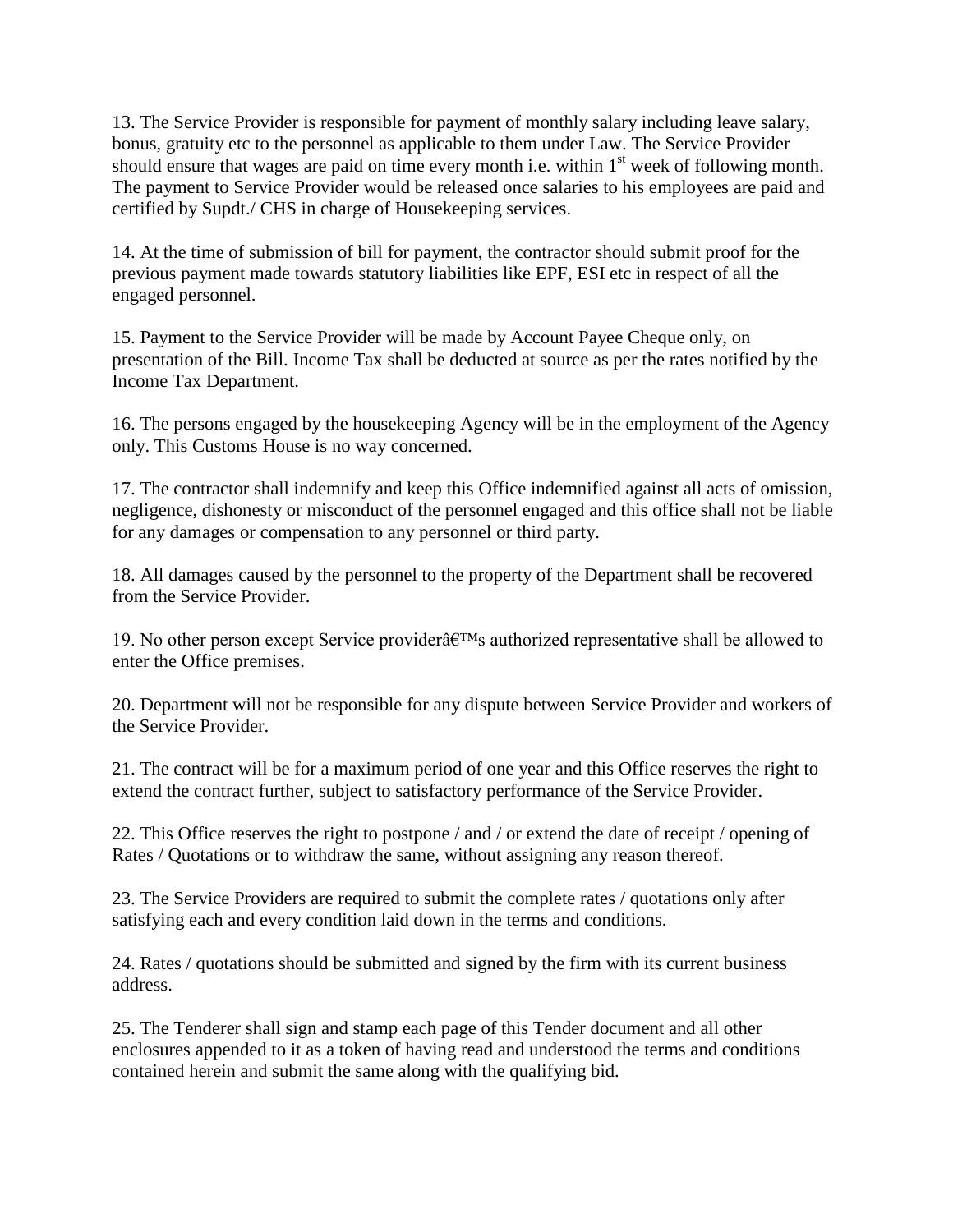26. The Contractors must comply with the rates / quotations, specification and all terms and conditions of contract. No deviation in the Terms and Conditions of the Contract shall be entertained unless specifically mentioned by the Service Provider in the rates / quotations and accepted by the Commissionerate.

27. **The Last Date for receipt of sealed Tender is 27.03.2012 till 16.00 hrs.** The sealed Tenders should be dropped in the Tender Box available in the Office of the Superintendent of Customs, CHS, 1<sup>st</sup> Floor, Jawaharlal NehruCustoms House, Nhava Sheva between 11.00 hrs to 17.00 hrs on all working days and between 11.00 hrs to 16.00 hrs on or before the closing date i.e. 27.03.2012.

28. Selected House Keeping Agency shall make an Agreement with the Customs as per the terms and conditions along with an Indemnity Bond ensuring that any legal issues in respect of payments of employees arising out of this contract will be their responsibility and they will bear all expenses related to it.

29. Selected House Keeping Agency has to give **Performance Security** equal to two months of the total bidding amount of the entire year, in the form of Bank Guarantee or Fixed Deposit.

30. Selected House Keeping agency has to submit the details of their labourer $\hat{a} \in T^{M}$ s name, address along with photo identity

31. This Office is not bound to accept the lowest tender and also reserves the right to reject / cancel any or all tenders received without assigning any reasons thereof.

32. Preference will be given to House Keeping Agencies willing to employ local youths. Selected Agency will be appointed on experimental basis for the first three months for evaluation of their performance, if not found satisfactory, their appointment will be summarily terminated.

33. For any clarification, site inspection etc, bidders may contact the Superintendents of Customs (Preventive), CHS Office,  $1<sup>st</sup>$  floor, C Wing of this Customs House on any working day between 10.00 am to 05.00 pm or the Tenderer can contact through phone no. 022-2724 3248.

34. The tenders will be opened on the next working day i.e. 28.03.2012 at 05.00 hrs in presence of Tender Committee. The Bidders are also requested to present at the time of opening of tender.

## **Sd/- (ROHIT SINGLA) Assistant Commissioner of Customs (Preventive General)**

# **Copy to :-**

- 1. Notice Board,JNCH
- 2. AC/EDI for placing at Web Site
- 3. Office copy